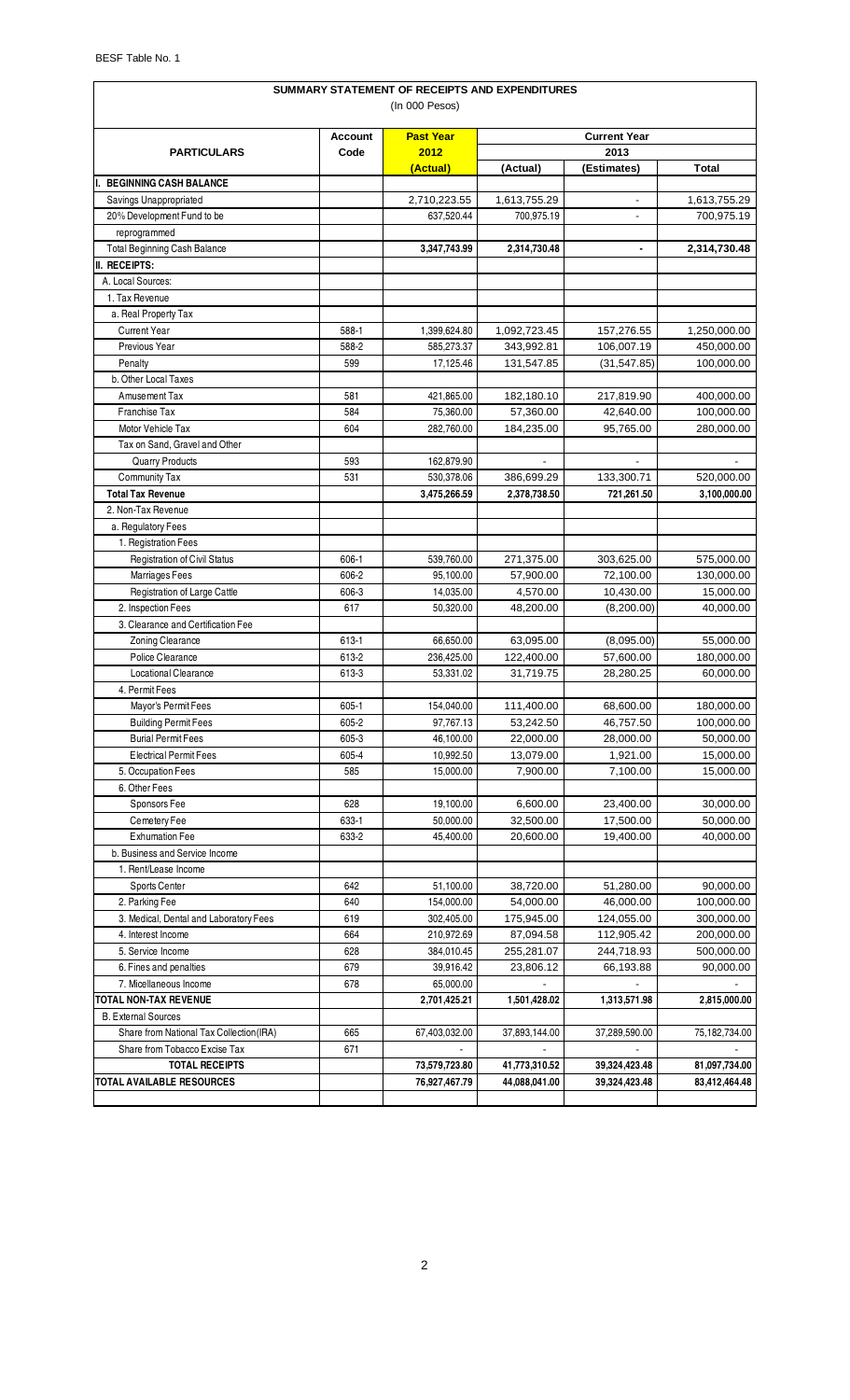BESF Table No. 1

| SUMMARY STATEMENT OF RECEIPTS AND EXPENDITURES                       |         |               |               |                |               |  |
|----------------------------------------------------------------------|---------|---------------|---------------|----------------|---------------|--|
| (In 000 Pesos)<br><b>Current Year</b><br>Account<br><b>Past Year</b> |         |               |               |                |               |  |
| <b>PARTICULARS</b>                                                   | Code    | 2012          | 2013          |                |               |  |
|                                                                      |         | (Actual)      | (Actual)      | (Estimates)    | <b>Total</b>  |  |
| III. EXPENDITURES:                                                   |         |               |               |                |               |  |
| <b>1.0 Current Operating Expenditures</b>                            |         |               |               |                |               |  |
| 1.1 Personal Services                                                |         |               |               |                |               |  |
| <b>Salaries</b>                                                      | $-701$  | 20,178,764.07 | 11,295,337.28 | 11,969,681.72  | 23,265,019.00 |  |
| Salaries & Wages                                                     | $-705$  | 1,061,972.54  |               |                |               |  |
| Other Compensation:                                                  |         |               |               |                |               |  |
| PERA                                                                 | $-711$  | 1,964,363.63  | 980,181.81    | 1,083,818.19   | 2,064,000.00  |  |
| Representation Expenses (RA)                                         | $-713$  | 1,315,800.00  | 657,900.00    | 657,900.00     | 1,315,800.00  |  |
| Transportation Allowance (TA)                                        | $-714$  | 1,315,800.00  | 561,000.00    | 754,800.00     | 1,315,800.00  |  |
| Subsistence, Laundry & Quarters Allow.                               | $-716$  |               |               |                |               |  |
| Productivity Incentive Allowance                                     | $-717$  | 2,217,000.00  |               |                |               |  |
| Other Bonuses & Allowances (Loyalty Bonus)                           | $-719$  | 45,000.00     | 50,000.00     | 25,000.00      | 75,000.00     |  |
| Cash Gift                                                            | $-724$  | 407,500.00    | 200,000.00    | 230,000.00     | 430,000.00    |  |
| Year End Bonus                                                       | $-725$  | 1,694,720.50  | 915,298.50    | 1,023,985.50   | 1,939,284.00  |  |
| Life & Retirement Insurance Contributions                            | $-731$  | 2,422,599.12  | 1,356,644.56  | 1,445,355.44   | 2,802,000.00  |  |
| Pag-ibig Contributions                                               | $-732$  | 98,200.00     | 49,000.00     | 54,200.00      | 103,200.00    |  |
| <b>Philhealth Contributions</b>                                      | $-733$  | 218,125.00    | 123,930.96    | 230,069.04     | 354,000.00    |  |
| <b>ECC Contributions</b>                                             | $-734$  | 96,237.07     | 48,786.22     | 54,413.78      | 103,200.00    |  |
| Health Workers Allowance (Hazard Allow.)                             | $-721$  |               |               |                |               |  |
| Health Workers Allowance (Medico-legal Allow.)                       | $-743$  | 21,800.00     |               | 25,000.00      | 25,000.00     |  |
| <b>Terminal Leave Benefits</b>                                       | $-742$  |               | 1,030,199.36  | 1,842,800.64   | 2,873,000.00  |  |
| Monetization of Leave Credits                                        | $-749$  |               |               |                |               |  |
| Overtime Pay                                                         | $-723$  | 89,820.19     | 60,695.27     | 29,304.73      | 90,000.00     |  |
| <b>TOTAL PERSONAL SERVICES</b>                                       |         | 33,147,702.12 | 17,328,973.96 | 19,426,329.04  | 36,755,303.00 |  |
| 1.2 Maint. & Other Operating Expenditures                            |         |               |               |                |               |  |
| <b>Travel Expenses</b>                                               | $-751$  | 2,371,098.93  | 1,207,046.66  | 1,319,953.34   | 2,527,000.00  |  |
| <b>Training Expenses</b>                                             | $-753$  | 1,023,662.40  | 456,423.00    | 803,577.00     | 1,260,000.00  |  |
| Postage and Deliveries                                               | $-771$  | 9,315.00      |               | 29,800.00      | 29,800.00     |  |
| Repairs and maintenance                                              | $-850$  | 352,008.53    | 120,028.51    | 326,556.49     | 446,585.00    |  |
| Other maint. & Operating Expenses                                    | $-969$  | 1,297,510.40  | 514,202.48    | 716,221.52     | 1,230,424.00  |  |
| Discretionary Fund                                                   | $-883$  | 27,000.00     | 36,800.00     | 25,036.00      | 61,836.00     |  |
| Drugs and medicines Expense                                          | $-759$  | 1,458,035.00  | 728,975.00    | 735,125.00     | 1,464,100.00  |  |
| Maintenance of Motor Vehicle                                         | $-8821$ | 298,722.98    | 261,813.98    | 138,186.02     | 400,000.00    |  |
| Office Supplies Expense                                              | $-755$  | 2,407,223.67  | 1,334,936.96  | 1,271,503.04   | 2,606,440.00  |  |
| Extra-Ordinary & Miscellaneous Expense                               | $-878$  | 712,043.84    | 402,949.50    | 586,093.40     | 989,042.90    |  |
| Accountable forms Expenses                                           | $-756$  | 200,000.00    | 70,450.00     | 129,550.00     | 200,000.00    |  |
| <b>Advertising Expense</b>                                           | $-780$  | 228,000.00    | 36,000.00     | 264,000.00     | 300,000.00    |  |
| Telephone Expense (Mobile)                                           | $-773$  | 554,000.00    | 282,000.00    | 282,000.00     | 564,000.00    |  |
| <b>Representation Expense</b>                                        | $-783$  | 49,820.50     | 22,928.00     | 27,072.00      | 50,000.00     |  |
| Total maint. & Other Operating Expenses                              |         | 10,988,441.25 | 5,474,554.09  | 6,654,673.81   | 12,129,227.90 |  |
| TOTAL CURRENT OPERATING                                              |         |               |               |                |               |  |
| <b>EXPENDITURES</b>                                                  |         | 44,136,143.37 | 22,803,528.05 | 26,081,002.85  | 48,884,530.90 |  |
| 2.0 Capital outlay                                                   |         |               |               |                |               |  |
| <b>Total Capital Outlay</b>                                          |         | 1,325,116.50  | 276,176.00    | 1,237,134.00   | 1,513,310.00  |  |
| 3.0 Non-Office Expenditures                                          |         |               |               |                |               |  |
| <b>Budgetary Requirements</b>                                        |         | 13,504,898.61 | 5,867,571.78  | 13,741,611.72  | 19,609,183.50 |  |
| Non-Office Expenditures                                              |         | 12,401,927.10 | 5,842,897.31  | 5,516,302.69   | 11,359,200.00 |  |
| TOTAL NON-OFFICE EXP.                                                |         | 25,906,825.71 | 11,710,469.09 | 19,257,914.41  | 30,968,383.50 |  |
| <b>TOTAL EXPENDITURES</b>                                            |         | 71,368,085.58 | 34,790,173.14 | 46,576,051.26  | 81,366,224.40 |  |
| <b>ENDING BALANCE</b><br>OFDTIELED OODDEOT                           |         | 5,559,382.21  | 9,297,867.86  | (7,251,627.78) | 2,046,240.08  |  |

CERTIFIED CORRECT:

**EDITA C. CASIPIT**

Municipal Treasurer

Municipal Budget Officer **Municipal Accountant** 

**EMELY S. BADUA MARJORIE V. TINTE**

APPROVED:

**HON. HEIDEE L. GANIGAN-CHUA** Municipal Mayor